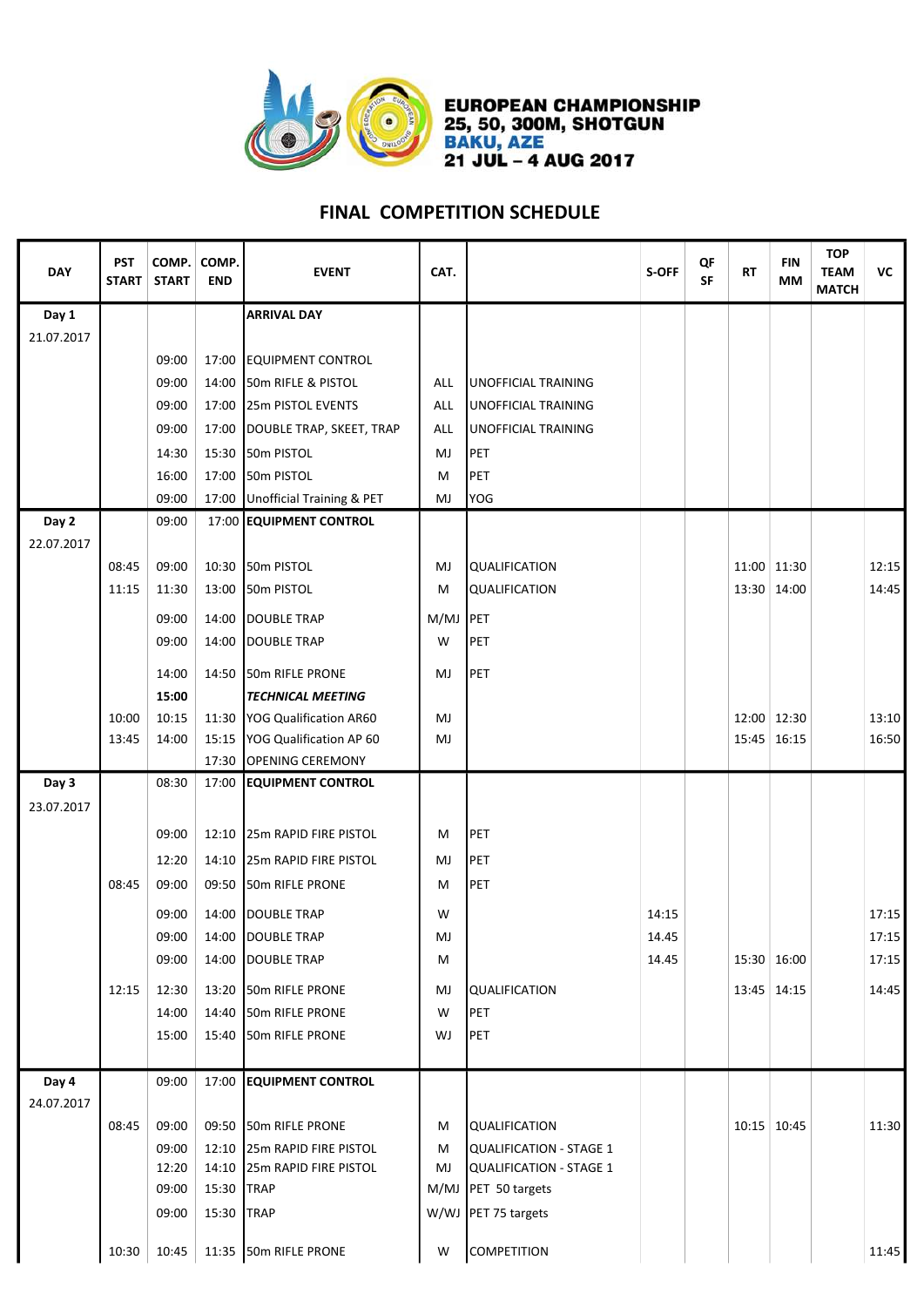

#### FINAL COMPETITION SCHEDULE

| <b>DAY</b> | <b>PST</b><br><b>START</b> | COMP.<br><b>START</b> | COMP.<br><b>END</b> | <b>EVENT</b>                 | CAT. |                                | S-OFF | QF<br><b>SF</b> | <b>RT</b> | <b>FIN</b><br>MМ | <b>TOP</b><br><b>TEAM</b><br><b>MATCH</b> | VC    |
|------------|----------------------------|-----------------------|---------------------|------------------------------|------|--------------------------------|-------|-----------------|-----------|------------------|-------------------------------------------|-------|
|            | 12:15                      | 12:30                 | 13:20               | 50m RIFLE PRONE              | WJ   | <b>COMPETITION</b>             |       |                 |           |                  |                                           | 13:30 |
|            |                            | 14:00                 | 16:00               | 50m RIFLE 3 POSITIONS        | MJ   | PET                            |       |                 |           |                  |                                           |       |
| Day 5      |                            | 09:00                 | 17:00               | <b>EQUIPMENT CONTROL</b>     |      |                                |       |                 |           |                  |                                           |       |
| 25.07.2017 |                            | 09:00                 |                     | 12:10 25m RAPID FIRE PISTOL  | M    | <b>QUALIFICATION - STAGE 2</b> |       |                 |           | 14:45 15:15      |                                           | 17:15 |
|            |                            | 12:20                 |                     | 14:10 25m RAPID FIRE PISTOL  | MJ   | <b>QUALIFICATION - STAGE 2</b> |       |                 |           | 16:00 16:30      |                                           | 17:15 |
|            | 08:45                      | 09:00                 | 11:45               | 50m RIFLE 3 POSITIONS        | MJ   | <b>QUALIFICATION</b>           |       |                 |           | 12:15 12:45      |                                           | 13:45 |
|            |                            | 14:00                 | 16:00               | 50m RIFLE 3 POSITIONS        | M    | PET                            |       |                 |           |                  |                                           |       |
|            |                            | 09:00                 | 12:00               | <b>TRAP</b>                  | M/MJ | PET 25 targets                 |       |                 |           |                  |                                           |       |
|            |                            | 09:00                 | 14:30               | <b>TRAP</b>                  | WJ   | <b>QUALIFICATION</b>           | 15:00 |                 |           | 15:45 16:15      |                                           | 18:30 |
|            |                            | 09:00                 | 14:30               | <b>TRAP</b>                  | W    | <b>QUALIFICATION</b>           | 15:00 |                 |           | 16:45 17:15      |                                           | 18:30 |
| Day 6      |                            | 09:00                 | 17:00               | <b>EQUIPMENT CONTROL</b>     |      |                                |       |                 |           |                  |                                           |       |
| 26.07.2017 |                            |                       |                     |                              |      |                                |       |                 |           |                  |                                           |       |
|            | 08:45                      | 09:00                 |                     | 11:45 50 m RIFLE 3 POSITIONS | M    | <b>QUALIFICATION</b>           |       |                 |           | 12:15 12:45      |                                           | 13:45 |
|            |                            | 09:00                 | 15:00 TRAP          |                              |      | M/MJ QUALIFICATION 75 targets  |       |                 |           |                  |                                           |       |
|            |                            | 15:30                 |                     | <b>TRAP</b>                  | W    | <b>TEAM FINALS</b>             |       |                 |           | 18:00            |                                           | 19:00 |
|            |                            | 09:00                 |                     | 10:45 25m PISTOL             | W    | <b>PET - PRECISION STAGE</b>   |       |                 |           |                  |                                           |       |
|            |                            | 11:00                 | 12:45               | 25m PISTOL                   | WJ   | PET - PRECISION STAGE          |       |                 |           |                  |                                           |       |
|            |                            | 13:00                 |                     | 14:15 50m RIFLE 3 POSITIONS  | W    | PET                            |       |                 |           |                  |                                           |       |
|            |                            | 15:00                 |                     | 16:15 50m RIFLE 3 POSITIONS  | WJ   | PET                            |       |                 |           |                  |                                           |       |
|            |                            | 14:00                 | 16:00               | 25m PISTOL                   | ALL  | <b>UNOFFICIAL TRAINING</b>     |       |                 |           |                  |                                           |       |
| Day 7      |                            | 09:00                 | 17:00               | <b>EQUIPMENT CONTROL</b>     |      |                                |       |                 |           |                  |                                           |       |
| 27.07.2017 |                            |                       |                     |                              |      |                                |       |                 |           |                  |                                           |       |
|            | 08:45                      | 09:00                 |                     | 10:45 50 m RIFLE 3 POSITIONS | W    | <b>QUALIFICATION</b>           |       |                 |           | 11:15 11:45      |                                           | 12:45 |
|            | 08:55                      | 09:00                 |                     | 10:45 25m PISTOL             | W    | <b>PRECISION STAGE</b>         |       |                 |           |                  |                                           |       |
|            | 10:55                      | 11:00                 |                     | 12:45 25m PISTOL             | WJ   | <b>PRECISION STAGE</b>         |       |                 |           |                  |                                           |       |
|            |                            | 09:00                 | 13:00 TRAP          |                              | MJ   | QUALIFICATION 50 targets       | 13:30 |                 |           | 14:15 14:45      |                                           | 17:00 |
|            |                            | 09:00                 | 13:00 TRAP          |                              | M    | QUALIFICATION 50 targets       | 13:30 |                 |           | 15:15 15:45      |                                           | 17:00 |
|            | 11:15                      | 11:30                 |                     | 13:15 50 m RIFLE 3 POSITIONS | WJ   | <b>QUALIFICATION</b>           |       |                 |           | 13:45 14:15      |                                           | 15:15 |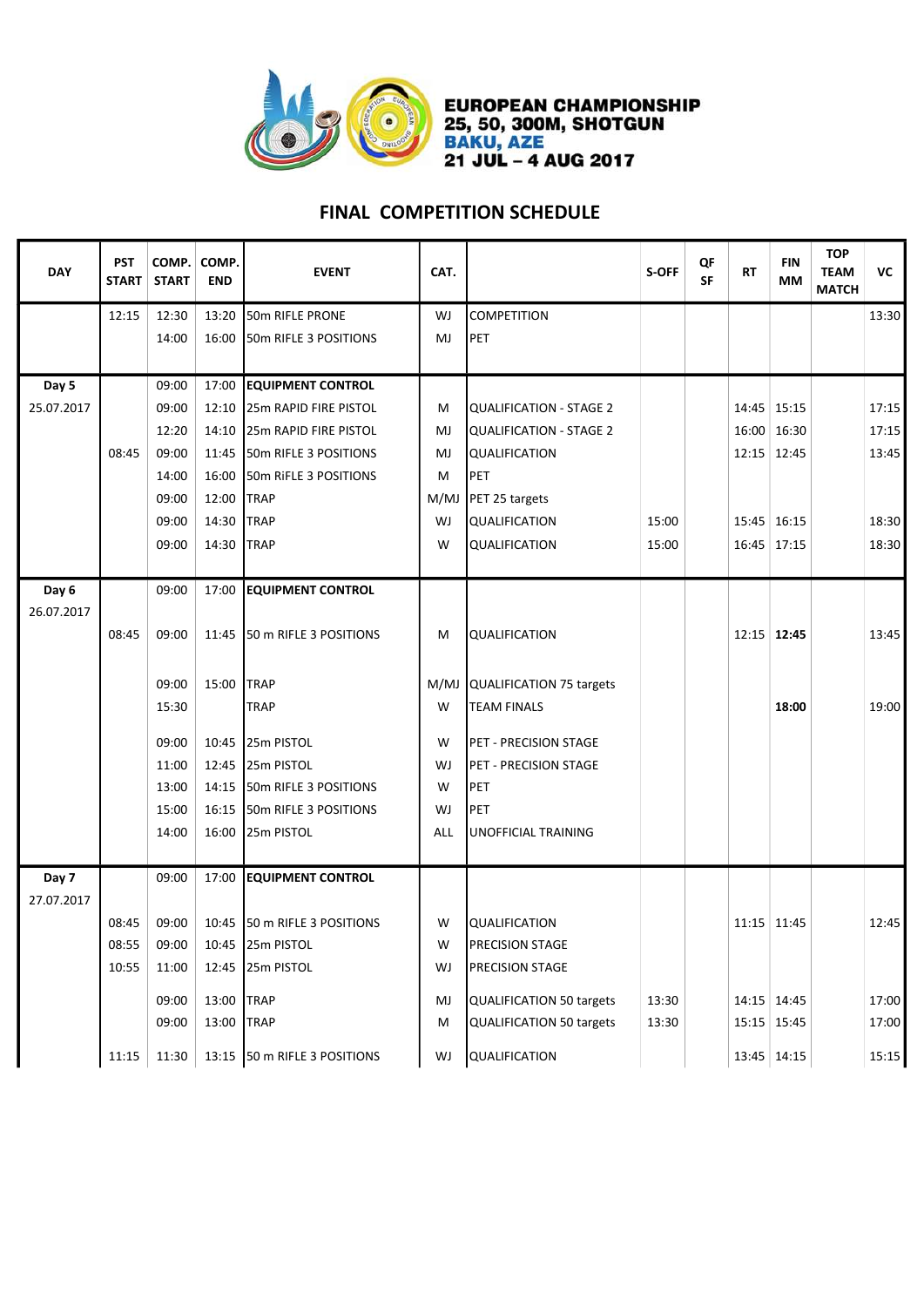

### FINAL COMPETITION SCHEDULE

| <b>DAY</b> | <b>PST</b><br><b>START</b> | COMP.<br><b>START</b> | COMP.<br><b>END</b> | <b>EVENT</b>                         | CAT. |                             | S-OFF | QF<br>SF | <b>RT</b> | <b>FIN</b><br><b>MM</b> | <b>TOP</b><br><b>TEAM</b><br><b>MATCH</b> | VC    |
|------------|----------------------------|-----------------------|---------------------|--------------------------------------|------|-----------------------------|-------|----------|-----------|-------------------------|-------------------------------------------|-------|
|            |                            | 13:45                 | 15:14               | 25 m PISTOL                          | W    | PET - RAPID FIRE STAGE      |       |          |           |                         |                                           |       |
|            |                            | 15:30                 | 17:00               | 25 m PISTOL                          | WJ   | PET - RAPID FIRE STAGE      |       |          |           |                         |                                           |       |
|            |                            | 09:00                 |                     | 17:00 Unofficial Training & PET      | WJ   | <b>YOG</b>                  |       |          |           |                         |                                           |       |
|            |                            | 14:00                 |                     | 18:00 SET UP 300m Range              |      |                             |       |          |           |                         |                                           |       |
| Day 8      |                            | 09:00                 | 17:00               | <b>EQUIPMENT CONTROL</b>             |      |                             |       |          |           |                         |                                           |       |
| 28.07.2017 |                            |                       |                     |                                      |      |                             |       |          |           |                         |                                           |       |
|            | 08:55                      | 09:00                 | 10:30               | 25 m PISTOL                          | W    | <b>RAPID FIRE STAGE</b>     |       |          |           | 11:00 11:30             |                                           | 12:15 |
|            | 10:40                      | 10:45                 | 12:15               | 25 m PISTOL                          | WJ   | <b>RAPID FIRE STAGE</b>     |       |          |           | 12:45 13:15             |                                           | 14:00 |
|            |                            | 09:00                 | 13:30               | <b>TRAP TEAM MIXED EVENT</b>         | M-W  | <b>QUALIFICATION</b>        | 14:00 | 15:00    |           | 16:30 16:45             |                                           | 18:15 |
|            |                            | 09:00                 | 13:00               | 300 m RIFLE EVENTS                   | M/W  | <b>UNOFFICIAL TRAINING</b>  |       |          |           |                         |                                           |       |
|            |                            | 13:00                 | 15:00               | 25m PISTOL                           | MJ   | PET                         |       |          |           |                         |                                           |       |
|            |                            | 14:00                 | 15:00               | 300 m RIFLE PRONE                    | W    | PET                         |       |          |           |                         |                                           |       |
|            |                            | 15:30                 | 16:30               | 1300 m RIFLE PRONE                   | M    | <b>UNOFFICIAL TRAINING</b>  |       |          |           |                         |                                           |       |
|            |                            | 15:30                 | 18:00               | <b>25M STANDARD PISTOL</b>           | M/MJ | <b>JUNOFFICIAL TRAINING</b> |       |          |           |                         |                                           |       |
|            | 12:30                      | 12:45                 | 13:35               | YOG Qualification AR 40              | WJ   | Qualification               |       |          |           | 14:00 14:30             |                                           | 15:00 |
|            | 15:45                      | 16:00                 | 16:50               | YOG Qualification AP 40              | WJ   | Qualification               |       |          |           | 17:15 17:45             |                                           | 18:15 |
| Day 9      |                            | 09:00                 | 16:30               | <b>EQUIPMENT CONTROL</b>             |      |                             |       |          |           |                         |                                           |       |
| 29.07.2017 |                            |                       |                     |                                      |      |                             |       |          |           |                         |                                           |       |
|            | 08:45                      | 09:00                 | 10:00               | 300 m RIFLE PRONE                    | W    | <b>COMPETITION</b>          |       |          |           |                         |                                           | 10:30 |
|            | 10:45                      | 11:00                 | 12:00               | 300 m RIFLE PRONE                    | M    | PET                         |       |          |           |                         |                                           |       |
|            |                            | 09:00                 | 16:00               | <b>SKEET</b>                         | M/MJ | PET 50 targets              |       |          |           |                         |                                           |       |
|            |                            | 09:00                 | 16:00               | <b>SKEET</b>                         | W/WJ | PET 75 targets              |       |          |           |                         |                                           |       |
|            | 08:55                      | 09:00                 | 10:30               | 25 m PISTOL                          | MJ   | <b>PRECISION STAGE</b>      |       |          |           |                         |                                           |       |
|            | 10:55                      | 11:00                 | 12:30               | 25 m PISTOL                          | MJ   | <b>RAPID FIRE STAGE</b>     |       |          |           |                         |                                           | 13:00 |
|            |                            | 13:00                 | 14:30               | 300m RIFLE 3 POSITIONS               | W    | PET                         |       |          |           |                         |                                           |       |
|            |                            | 14:00                 |                     | 15:00 25 m STANDARD PISTOL           | м    | PET                         |       |          |           |                         |                                           |       |
|            |                            |                       |                     | 16:00   17:00   25 m STANDARD PISTOL | MJ   | PET                         |       |          |           |                         |                                           |       |
| Day 10     |                            | 09:00                 |                     | 16:30 EQUIPMENT CONTROL              |      |                             |       |          |           |                         |                                           |       |
| 30.07.2017 |                            |                       |                     |                                      |      |                             |       |          |           |                         |                                           |       |
|            | 08:45                      | 09:00                 | 10:00               | 300 m RIFLE PRONE                    | М    | <b>COMPETITION</b>          |       |          |           |                         |                                           | 10:30 |
|            | 10:45                      | 11:00                 |                     | 13:00 300 m RIFLE 3 POSITIONS        | W    | <b>COMPETITION</b>          |       |          |           |                         |                                           | 13:30 |
|            | 08:55                      | 09:00                 |                     | 11:00 25 m STANDARD PISTOL           | М    | <b>COMPETITION</b>          |       |          |           |                         |                                           | 11:45 |
|            | 11:55                      | 12:00                 |                     | 13:30 25 m STANDARD PISTOL           | MJ   | <b>COMPETITION</b>          |       |          |           |                         |                                           | 13:45 |
|            |                            | 13:45                 |                     | 15:00 300 m RIFLE 3 POSITIONS        | м    | PET                         |       |          |           |                         |                                           |       |
|            |                            | 09:00                 | 12:00 SKEET         |                                      | M/MJ | PET 25 targets              |       |          |           |                         |                                           |       |
|            |                            | 09:00                 | 15:30               | <b>SKEET</b>                         | WJ   | <b>QUALIFICATION</b>        | 16:00 |          |           | 16:45   17:15           |                                           | 19:30 |
|            |                            | 09:00                 | 15:30               | <b>SKEET</b>                         | W    | QUALIFICATION               | 16:00 |          |           | 17:45 18:15             |                                           | 19:30 |
|            |                            | 14:00                 |                     | 15:00 25 m CENTRE FIRE PISTOL        | М    | PET - PRECISION STAGE       |       |          |           |                         |                                           |       |
|            |                            | 15:30                 |                     | 16:00 25 m CENTRE FIRE PISTOL        | м    | PET - RAPID FIRE STAGE      |       |          |           |                         |                                           |       |
|            |                            | 16:00                 |                     | 17:00 300 m RIFLE MIXED              | M/W  | <b>COMPETITION</b>          |       |          |           |                         |                                           | 17:15 |